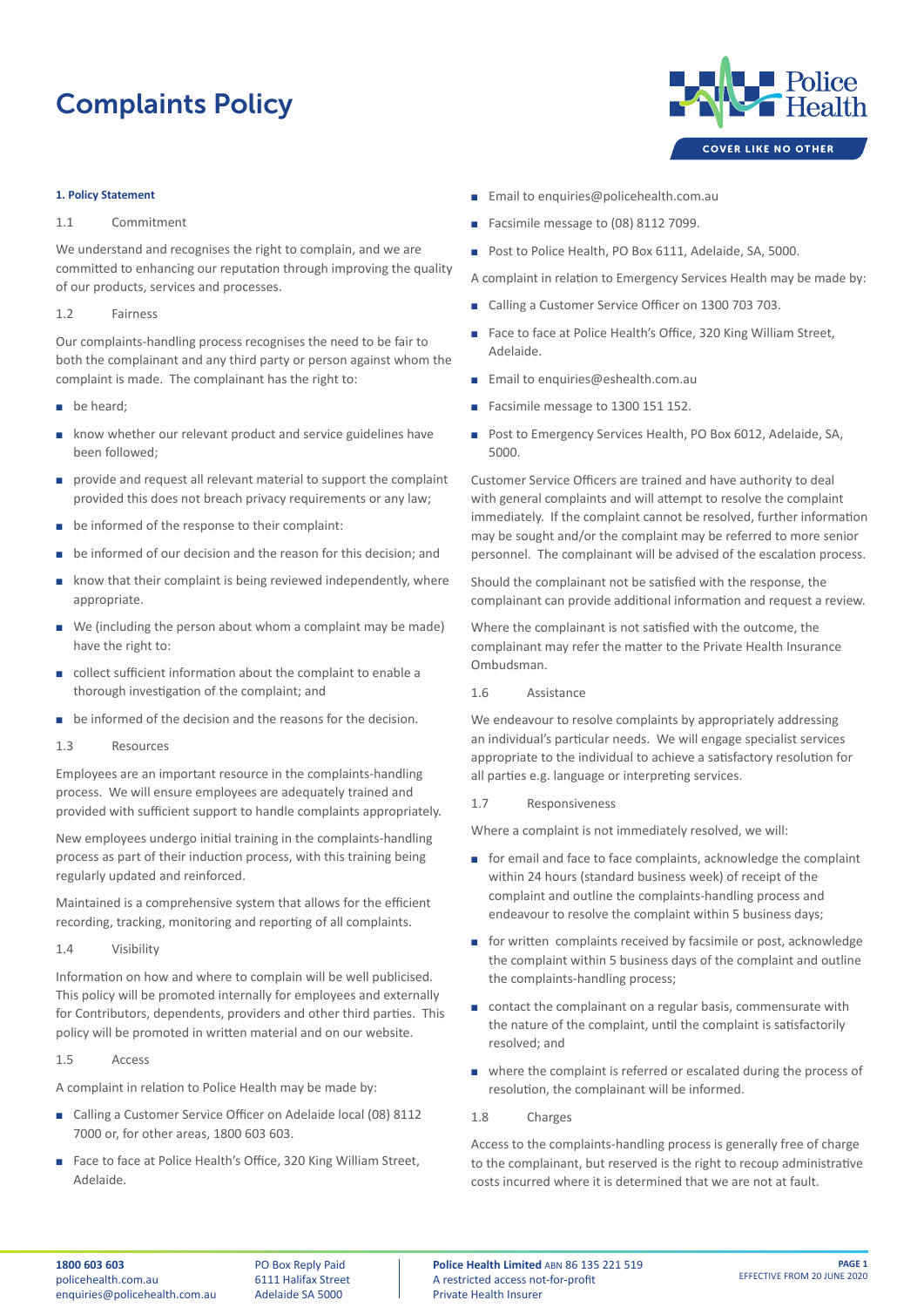## Complaints Policy



Any potential recouped costs must be discussed and agreed with the complainant before costs are incurred.

#### 1.9 Remedies

We will provide a fair and reasonable remedy for each complaint. The remedy may include:

- an explanation;
- $\blacksquare$  a claim adjustment where an error was made in the payment of a benefit;
- **a** a contribution refund where an error was made in applying a contribution payment;
- a written or verbal apology where an error was made or service standard not met;
- $\blacksquare$  the provision of information such as the clarification of benefit entitlements;
- **n** an ex-gratia payment that we determine is appropriate given the unique circumstances; or
- **a** any other appropriate remedy not covered above that will result in the satisfactory resolution of a complaint.

## 1.10 Data Collection

A communication system captures information about each interaction with Contributors, dependents, providers and any other third parties including complaints. Each complaint is recorded in the Communications Register and, as a consequence, data is collected and stored to enable the handling of the complaint and to allow monitoring of performance.

## 1.11 Systemic and Recurring Problems

We are committed to continually monitoring its performance in handling complaints to ensure organisational objectives are met. Any identified systemic and recurring problems will be addressed through appropriate action.

1.12 Accountability

Employees have been trained to handle complaints and accept responsibility for effective complaints handling. Employees will receive feedback on the outcomes of complaints with the aim of improving customer satisfaction and service.

#### 1.13 Review

Managers will review records of complaints received to ensure that a satisfactory solution to the complaint was reached and will review the complaints-handling process at least annually to ensure that it is delivering fair and reasonable outcomes.

1.14 Complaints Handling Procedure

All complaints, both oral and written, will be recorded in the Communications Register. All employees receiving a complaint will recognise and acknowledge a person's right to comment and/or complain.

#### Oral Complaints

The steps in processing an oral complaint include:

- **E** the Customer Service Officer clearly identifying themselves, listening and empathising with the complainant in a courteous manner and determining what the complainant wants;
- **E** the Customer Service Officer confirming the details received and endeavouring to resolve the complaint;
- $\blacksquare$  where the information is insufficient to resolve the complaint, seeking further information and resolving the complaint;
- **E** where the complaint cannot be resolved, reaching agreement on alternative courses of action, including referral to more senior personnel, without creating expectations;
- **EXECT** recording the details of the complaint in the Communications Register;
- **E** the referee seeking further information (orally or in writing) to resolve the complaint if required and aiming to ensure that the complaint is resolved or agreement reached on alternative courses of action, including referral to external dispute resolution processes, such as the Commonwealth Ombudsman;
- $\blacksquare$  the complainant being kept informed of the progress of the complaint;
- **•** providing acknowledgement of any resolution and or information given in writing if requested; and/or
- $\blacksquare$  following up as appropriate and monitoring to ensure the complainant remains satisfied as well as receiving feedback.

## Written Complaints

The steps in processing a written complaint include:

- **E** the Customer Service Officer contacting the complainant, either in writing or orally and acknowledging receipt of the complaint;
- **E** for oral responses, the Customer Service Officer clearly identifying themselves, listening and empathising with the complainant in a courteous manner and determining what the complainant wants;
- confirming details received and endeavouring to resolve the complaint;
- $\blacksquare$  where the information is insufficient to resolve the complaint, seeking further information and resolving the complaint;
- **E** where the complaint cannot be resolved, reaching agreement on alternative courses of action, including referral to more senior personnel, without creating expectations;
- $\blacksquare$  recording the details of the complaint in the Communications Register;
- $\blacksquare$  the referee seeking further information (orally or in writing) to resolve the complaint if required and aiming to ensure that the complaint is resolved or agreement reached on alternative courses of action, including referral to external dispute resolution processes, such as the Commonwealth Ombudsman;

PO Box Reply Paid 6111 Halifax Street Adelaide SA 5000